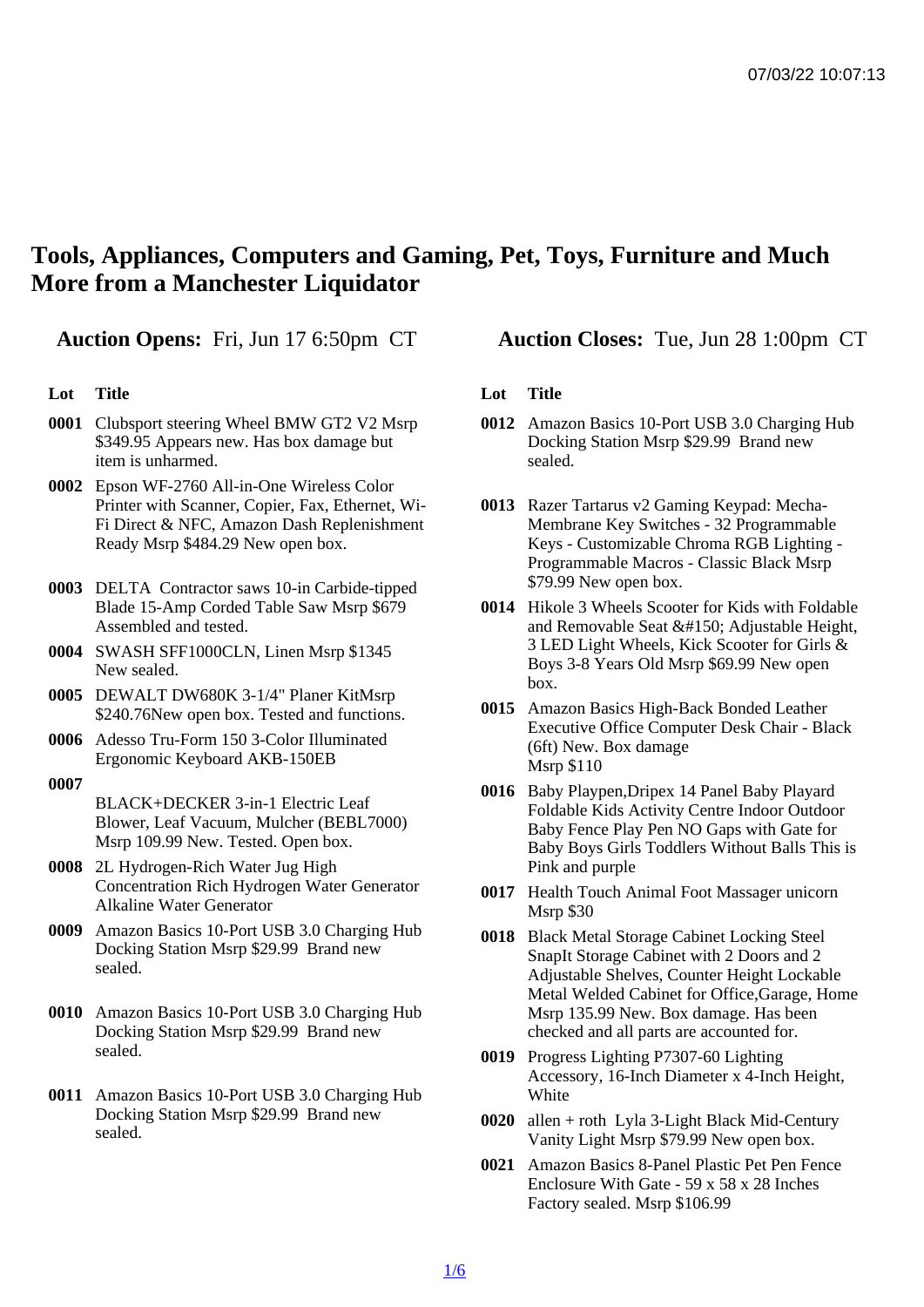- Lot Title
- 0022 Amazon Basics 8-Panel Plastic Pet Pen Fence Enclosure With Gate - 59 x 58 x 28 Inches Factory sealed. Msrp \$106.100
- 0023 TOMY John Deere 15" Big Scoop Dump Truck Sandbox Toy with Sand Tools Msrp \$42 Factory sealed
- 0024 TOMY John Deere 15" Big Scoop Dump Truck Sandbox Toy with Sand Tools Msrp \$42 Factory sealed
- 0025 Sunnychic 48" Foldable Fitness Trampolines, Rebound Recreational Exercise Trampoline with 4 Level Adjustable Heights Foam Handrail, Jump Trampoline for Kids and Adults Indoor&Outdoor, Max Load 440lbs Factory sealed Msrp \$139.99

0026

Tatkraft Joy Portable Laptop Desk with Mouse Pad, Rolling Computer Stand with Adjustable Height, Sturdy and Ergonomic, Black New sealed. Msrp \$179.99

- 0027 3D Space Blue Galaxy Wall Floor Stickers-Universe Scene with Planets Stars Starry Sky-Removable Wall Mural Decals for Kids Bedroom Ceiling Living Room (Galaxy)
- 0028 3D Space Blue Galaxy Wall Floor Stickers-Universe Scene with Planets Stars Starry Sky-Removable Wall Mural Decals for Kids Bedroom Ceiling Living Room (Galaxy)
- 0029 3D Space Blue Galaxy Wall Floor Stickers-Universe Scene with Planets Stars Starry Sky-Removable Wall Mural Decals for Kids Bedroom Ceiling Living Room (Galaxy)
- 0030 3D Space Blue Galaxy Wall Floor Stickers-Universe Scene with Planets Stars Starry Sky-Removable Wall Mural Decals for Kids Bedroom Ceiling Living Room (Galaxy)
- 0031 3D Space Blue Galaxy Wall Floor Stickers-Universe Scene with Planets Stars Starry Sky-Removable Wall Mural Decals for Kids Bedroom Ceiling Living Room (Galaxy)
- 0032 3D Space Blue Galaxy Wall Floor Stickers-Universe Scene with Planets Stars Starry Sky-Removable Wall Mural Decals for Kids Bedroom Ceiling Living Room (Galaxy)
- 0033 Cozy Comfort Down Alternative all season Comforter Full/Queen
- 0034 Cozy Comfort Down Alternative all season Comforter Full/Queen
- 0035 Cozy Comfort Down Alternative all season Comforter Full/Queen
- 0036 Cozy Comfort Down Alternative all season Comforter Full/Queen
- Lot Title
- 0037 Down Alternative Reversible King Comforter &#150: Anthracite/Silver
- 0038 Kobalt Air Hammer with Chisel Used. Untested. Msrp \$49.99.
- 0039 Kobalt Air Hammer with Chisel Used. Untested. Msrp \$49.99.
- 0040 UltraPro Amplified TV Antenna, Indoor Bar Design, Long Range, Supports 4K 1080P HD Digital VHF UHF, Smart TV Indoor Antenna, Amplifier Signal Booster, Black, 47331 New. Box damage
- 0041 Balance From Go Yoga All-Purpose 1/2-Inch Extra Thick High Density Anti-Tear Exercise Yoga Mat with Carrying Strap Brand new.
- 0042 Balance From Go Yoga All-Purpose 1/2-Inch Extra Thick High Density Anti-Tear Exercise Yoga Mat with Carrying Strap Brand new.
- 0043 2x Mirrors Pair 94-01 Dodge Ram 1500 94-02 Ram 2500 3500 Pickup Manual Tow Msrp \$455 Brand new in original box
- 0044 Hegreh Laptop Lap Desk for Bed Fits up to 17" Laptops with Storage Drawer,Lamp,Cup Holder, Laptop Bed Tray Table, 23.6" Foldable Laptop Desk, Laptop Stand for Working, Writing,Reading and Breakfast Msrp \$38.99 New open box
- 0045 Trans Globe Lighting 20414 ROB Four Light Bath Wall in Rubbed Oil Bronze Finish Msrp \$435 New open box.
- 0046 Play Kitchen, Navy Blue Toy Kitchen Set with Accessories, Limited Edition Msrp \$99 New open box.
- 0047 BABYGlimpse DNA Test New sealed. Msrp \$89.99
- 0048 Apple USB SuperDrive Msrp \$79 New. Sealed.
- 0049 Core Grip Workout System Golf Brand new. Sealed. MSRP \$ 69.95
- 0050 Core Grip Workout System Golf Brand new. Sealed. MSRP \$ 69.95
- 0051 HIMOX HEPA Air Purifier for Home Allergies Pets in Bedroom with Medical Grade H13 Filter and Fragrance Sponge, 20db Compact Quiet Air Cleaner for Desktop Office Classroom Small Room Smokers, Remove 99.97% Smoke Dust Dander Hair Odor Pollen Mold(AP01) Msrp \$89.99 New open box.
- 0052 subrtex 3 Inch Memory Foam Mattress Topper Ventilated Gel Infused Bed Foam Topper , CertiPUR-US Certified, Twin, Blue Msrp \$90.99 New. No box but still wrapped.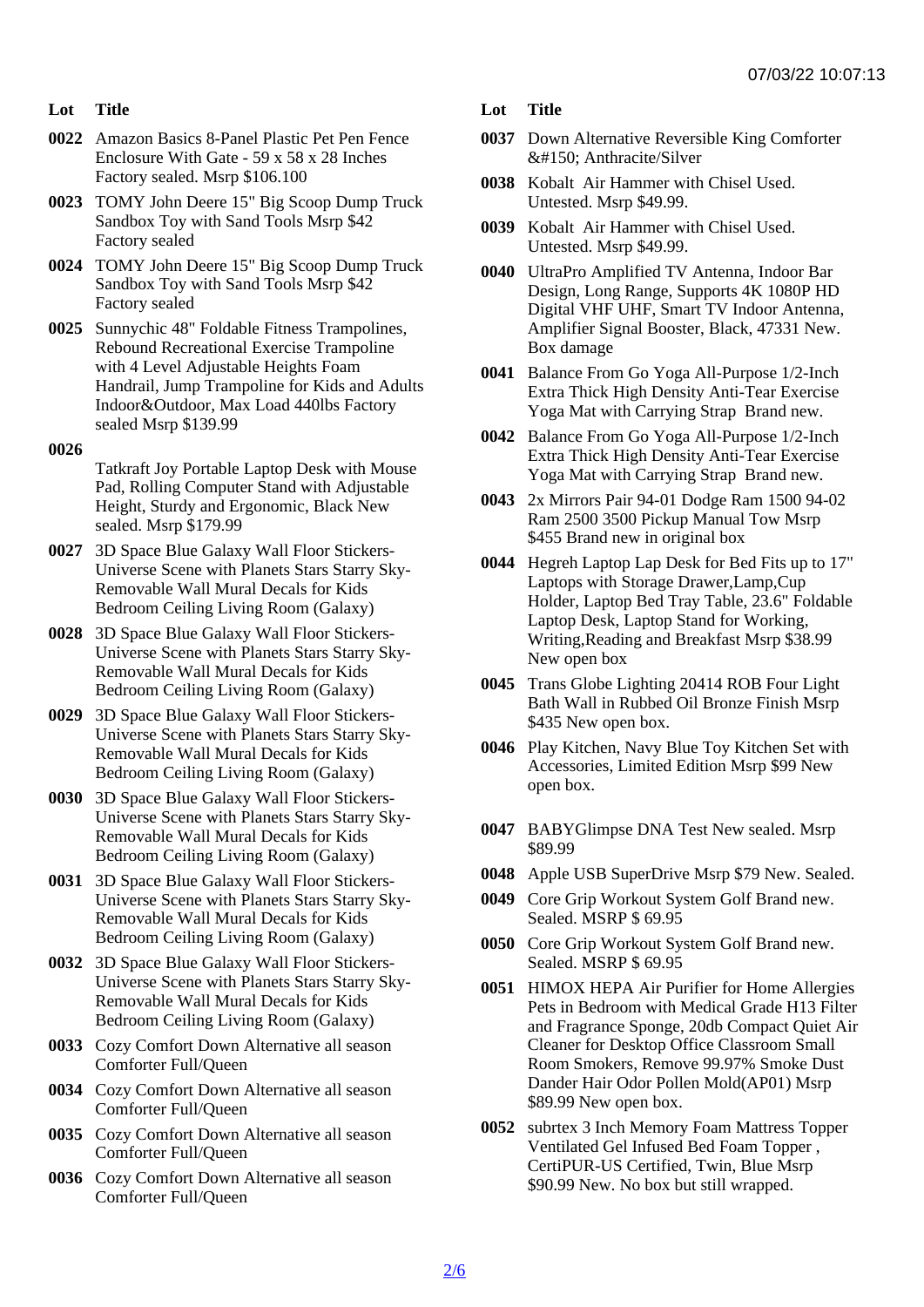- Lot Title
- 0053 CRAZO Premium Hooded Envelope Sleeping Bag Msrp \$69.99 new
- 0054 100% Waterproof Furniture Cover by Mambe Queen, 90" x 90", Bamboo and Sky Blue - for Pets and People - for All Types of Furniture and Bedding from Spills, Accidents, and Normal Wear and Tear Msrp \$95 New. King size.
- 0055 Extra Thick Bamboo Mattress Pad Msrp \$115.99 New. Full size
- 0056 Guardian Padded Drop-Arm Commode Msrp \$114.66 new. OPEN box for inspection
- 0057 Jingxun Twin Size Mattress 7 Inch Gel Memory Foam Twin Mattress for Cool Sleep & Pressure Relief, Premium Gel Multi Layered Memory Foam Bed Mattress in a Box, Easy Set-Up Msrp \$169.99 Brand new. Sealed
- 0058 American flat Black Flag Case Frame Fits a 5'x9.5' flag. Polished Plexiglass. Hanging Hardware Included! New. Black. MSRP\$49.99
- 0059 Merican Flat White Flag Case Frame Fits a 5'x9.5' flag. Polished Plexiglass. Hanging Hardware Included! New. White MSRP\$49.99
- 0060 Merican Flat White Flag Case Frame Fits a 5'x9.5' flag. Polished Plexiglass. Hanging Hardware Included! New. White MSRP\$49.99
- 0061 Merican Flat Walnut Flag Case Frame Fits a 5'x9.5' flag. Polished Plexiglass. Hanging Hardware Included! New. Walnut MSRP\$49.99
- 0062 Merican Flat Walnut Flag Case Frame Fits a 5'x9.5' flag. Polished Plexiglass. Hanging Hardware Included! New. Walnut MSRP\$49.99
- 0063 Aluminum Alloy Non-stick Frying Pan with Resin Handle Cooking Pot Cookware Pancake Kitchen Egg Pots Pan Msrp \$45.56 Brand new
- 0064 LED Christmas wooden advent box, adult and children alike, countdown to Christmas, December 1st, reindeer, santas sleigh Msrp \$69.97 Brand new
- 0065 Kobalt 24-in Ceramic Tile Cutter Kit Msrp \$109.98 Good used condition
- 0066 Oransi OV200 Air Purifier, Large to XL Room Air Purifier, Easy To Install, For Home And Commercial Use †"White Msrp \$329 Brand new. Has box damage. Tested.
- 0067 Dearfoam 2" GEL SWIRL Memory Foam Topper Msrp 99. Short queen. Brand new sealed.

Lot Title

- 0068 Dearfoam 2" GEL SWIRL Memory Foam Topper Msrp 99. Short queen. Brand new sealed.
- 0069 Black Metal Storage Cabinet Locking Steel SnapIt Storage Cabinet with 2 Doors and 2 Adjustable Shelves, Counter Height Lockable Metal Welded Cabinet for Office,Garage, Home Msrp \$135.99 Sealed.
- 0070 OUTAD Sleeping Bag Lightweight Portable Waterproof Comfort for Camping Hiking New.
- 0071 Thermotex Far Infrared Heating Pad  $&\#150$ ; Platinum Msrp \$229 Brand new. Open box. Contents are still sealed.
- 0072 CRAFTSMAN 7-1/4-Inch Circular Saw, 13- Amp (CMES500) Msrp \$59.99 Used, tested and functions properly.
- 0073 Suzak Chair by QSTO Design Modern Lounge Chair| Foldable | Indoor | Outdoor | Off White New sealed off white.
- 0074 Suzak Chair by QSTO Design Modern Lounge Chair| Foldable | Indoor | Outdoor | Off White New sealed off white.
- 0075 Stand Up Desk Store AirRise AdaptX Adjustable Height Standing Desk Converter with Pop-Up Monitor Stand (Black, 36" Wide) Msrp \$199 new. Sealed.
- 0076 CRAFTSMAN 10-in Carbide-tipped Blade 15- Amp Corded Table Saw Msrp \$199.99. Used tested and functions properly.
- 0077 bonVIVO Small Glass Desk Modern Computer Work Table w/Clear Top for Home Office & Bedroom – White New in open box. Msrp 179.99
- 0078 210mm (8-1/4Inch) HSS Bi-Metal Hole Saw Hole Drilling Cutter for Wood Boards Plastic Thin Metal (210mm) Msrp \$34.99 hole saw only. No arbor.
- 0079 Saucer Tree Swing 40" Round Outdoor Swing Set - NEW Improved 2020 - Attaches to Trees or Existing Swing Sets - Create Your Own Backyard Playground - Adjustable Hanging Ropes - Kids, Adults and Teens Msrp \$64.99 new open box.
- 0080 Honeywell Home RTH9585WF1004 Wi-Fi Smart Color Thermostat, 7 Day Programmable, Touch Screen, Energy Star, Alexa Ready, C-Wire Required Msrp \$169.99 New.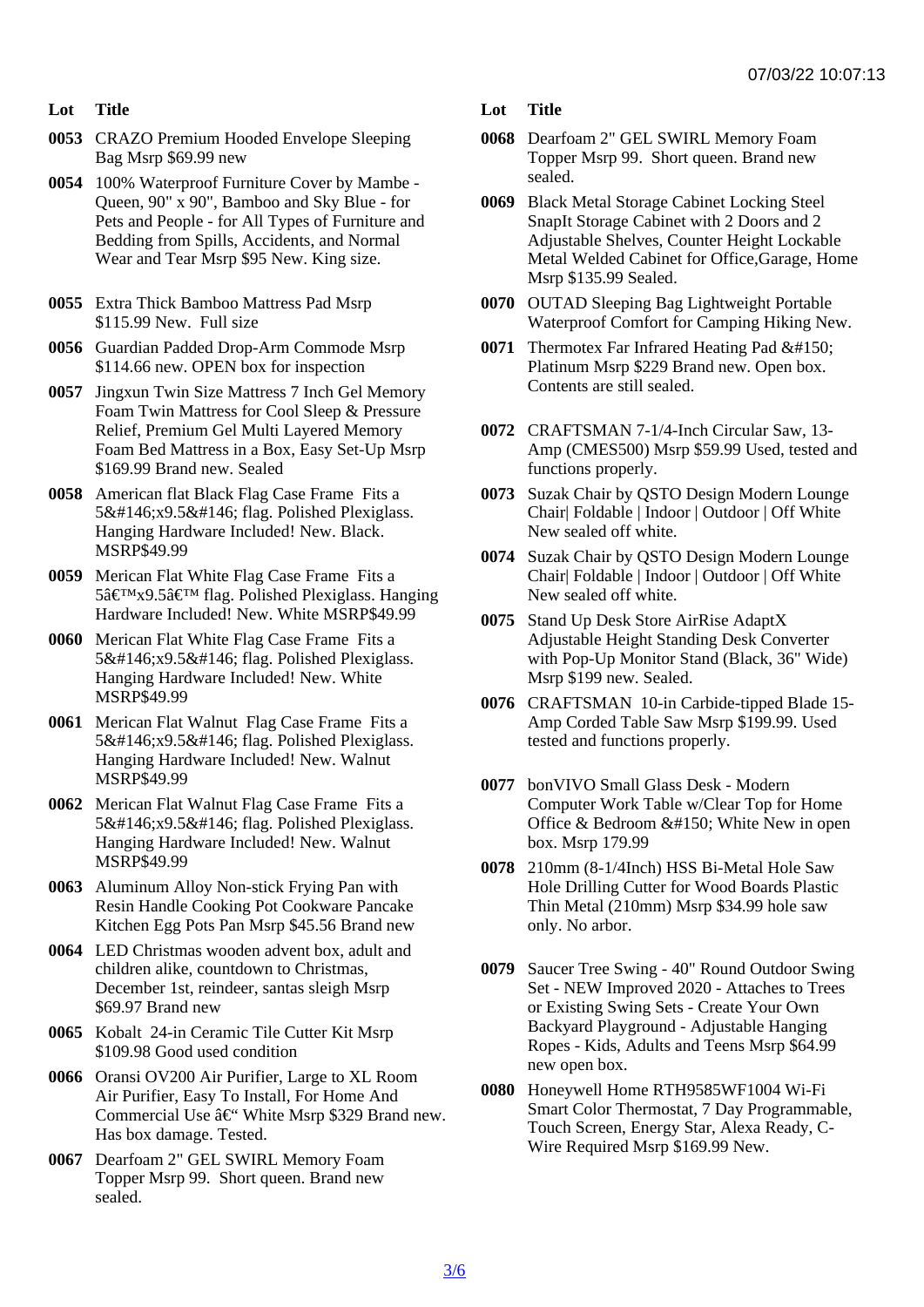- Lot Title
- 0081 Honeywell Home RTH9585WF1004 Wi-Fi Smart Color Thermostat, 7 Day Programmable, Touch Screen, Energy Star, Alexa Ready, C-Wire Required Msrp \$169.99 New.
- 0082 Honeywell Home RTH9585WF1004 Wi-Fi Smart Color Thermostat, 7 Day Programmable, Touch Screen, Energy Star, Alexa Ready, C-Wire Required Msrp \$169.99 New.
- 0083 Taylor BL Steamer & Rice Cooker Black Msrp \$149 new sealed.
- 0084 16oz Glass Jumbo Mugs With Handle For Coffee, Tea, Soup,Clear Drinking Cup,Set of 6 New sealed.
- 0085 My Weigh Ultra Baby Precision Digital Baby or Pet Scale, 55 Pound Capacity Msrp \$80.24 new open box
- 0086 Slim Fit 2 Button Indigo Blue Windowpane Peak Lapel Suit Brand new. Size is 36 short. 36 waist and 30 length pants.
- 0087 500 Holiday Custom Poker Chip Set Full Name, Initials or Any Custom Text - Includes Poker chip and case Imprint These are monogrammed with the letter A MSRP \$139.99 brand new.
- 0088 Winegard Pathway X2 PA6002R Satellite TV Antenna and DISH Wally Receiver Bundle (Dual Arc, 2 TV Viewing) Msrp \$621.99 new with substantial box damage but item is complete and perfect.
- 0089 Learn and play shovel set of 2
- 0090 Learn and play shovel set of 2
- 0091 Learn and play shovel set of 2
- 0092 Learn and play shovel set of 2
- 0093 Learn and play shovel set of 2
- 0094 ANDCOLORS ULTIMATE FOOD CHOPPER MULTI-FUNCTIONAL HAND-POWERED FOOD CHOPPER Msrp \$49.99 New open box.
- 0095 Doctor Hetzner 300-Watt Blender with Travel Lid, Shakes & Smoothies (OPEN BOX) FD13 Msrp \$39.99 new open box.
- 0096 Christopher Knight Home Keiko Fabric Armed Storage Bench, Dimensions: 19.50"D x 50.00"W x 19.25"H, Light Sky Msrp \$231.20 brand new. Assembled in open box
- 0097 IDS Online MLM-16403 4 Piece Patio Set. 1 Loveseat 2 Single Chairs Cushion, Leisure Glass Top Coffee Table for Garden Lawn Poolside Backyard, Brown-Grey Msrp \$797.99 new. Open box.

Lot Title

- 0098 Greenworks 10 Amp 16-inch Corded Mower, Msrp \$147. New. Badly damaged box. Item is tested and works perfectly.
- 0099 MAXDIVANI 10 Inch Portable Travel Sofa / Guest Bed Washable Cover Tri-Folding Memory Foam Mattress (Queen, Blue) Brand new. Sealed. Msrp \$299.99 queen size blue
- 0100 Noble House Kacey Contemporary Fabric Slipper Accent Chair (Set of 2), Gray and Matte Black Brand new. Open box. Gray set of 2
- 0101 Noble House Kacey Contemporary Fabric Slipper Accent Chair (Set of 2), Gray and Matte Black Brand new. Open box. Gray set of 2
- 0102 Modway Edge Drafting Chair Reception Desk Chair - Flip-Up Arm Drafting Chair in Black New open box Msrp \$315
- 0103 Beauty4U Full Length Mirror Wall Mirror Door Mirror Full Body Mirror Explosion-Proof Wall Mounted Hanging Mirror for Dorm with Rectangular Float Framed for Room Decor, 50"x 14", Black New open box.
- 0104 Donald Trump Pants Party Dress Up Ride On Me Mascot Msrp \$52.59. Brand new. One size fits most.
- 0105 Donald Trump Pants Party Dress Up Ride On Me Mascot Msrp \$52.59. Brand new. One size fits most.
- 0106 Sissy bar CSM w. Luggage Rack for Harley-Davidson Softail Fat Bob, 114 18-19 Black MSRP \$150 New
- 0107 Sissy bar CSM w. Luggage Rack for Harley-Davidson Softail Fat Bob, 114 18-19 Black MSRP \$150 New
- 0108 IGLOO 12-Bottle Wine Cooler-FRW1213 Msrp \$229.18No box. Tested.Has small dent in top
- 0109 Canway Metal Detector High Accuracy Adjustable Waterproof Metal Finder, LCD Display with Light, Carrying Bag and Shovel Included, 7 Target Categories, Depth Indication, Audio Prompt, with P/P Function
- 0110 Jo joil hand painted canvas art of women.
- 0111 Jo joil hand painted canvas art of women.
- 0112 Jo joil hand painted canvas art of women.
- 0113 Spring Artificial Tulip Front Door Wreath Home Decor Party Decor New Wall Y0G2
- 0114 Spring Artificial Tulip Front Door Wreath Home Decor Party Decor New Wall Y0G2
- 0115 Spring Artificial Tulip Front Door Wreath Home Decor Party Decor New Wall Y0G2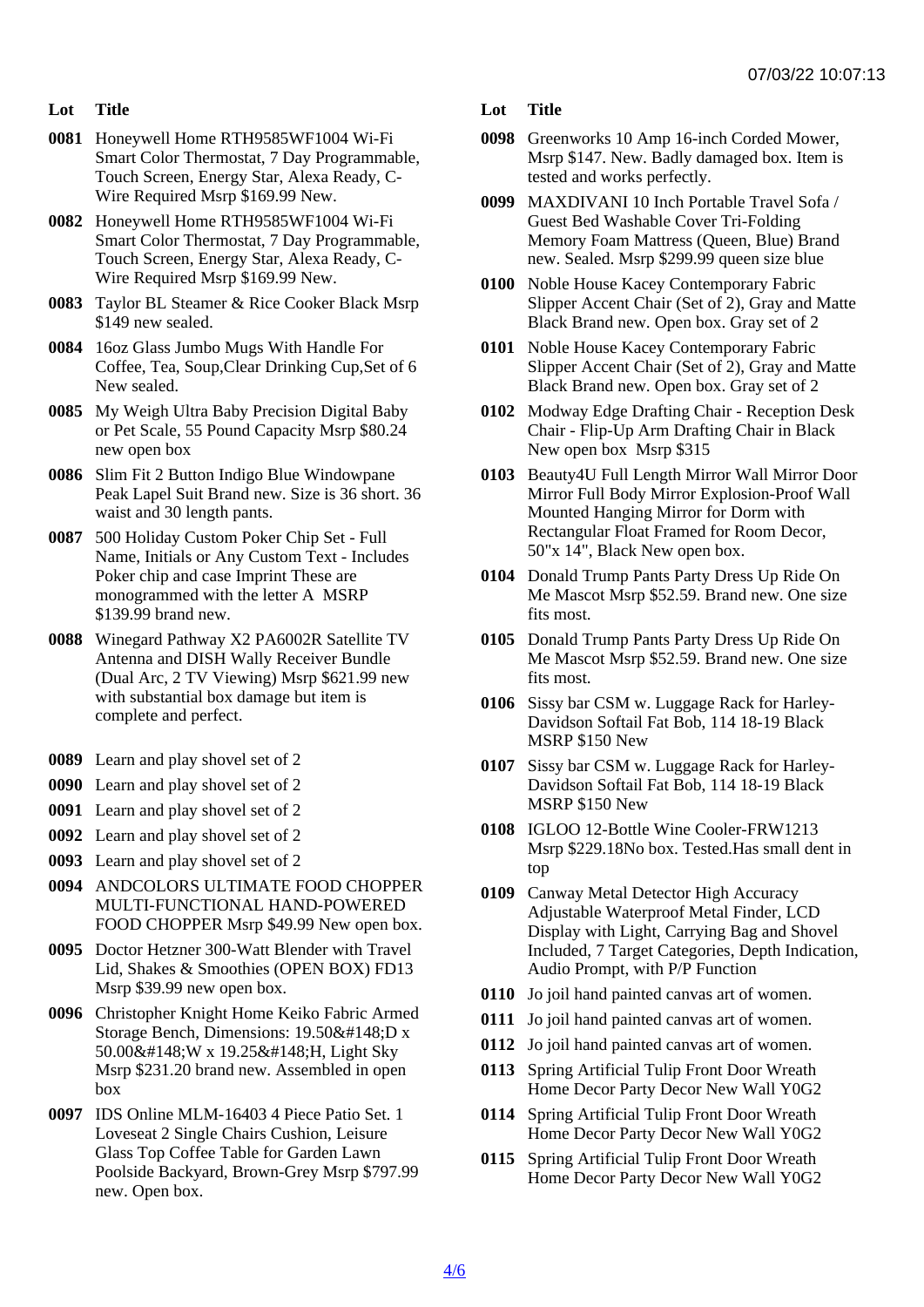- Lot Title
- 0116 Spring Artificial Tulip Front Door Wreath Home Decor Party Decor New Wall Y0G2
- 0117 Spring Artificial Tulip Front Door Wreath Home Decor Party Decor New Wall Y0G2
- 0118 Spring Artificial Tulip Front Door Wreath Home Decor Party Decor New Wall Y0G2
- 0119 Himalayan Natural Salt Lamp- TWO Pack-Multiple Sizes (6-8 inch) Msrp \$44.99 new
- 0120 Franklin Sports Easy Assembly Table Tennis Conversion Top Msrp \$219.99 new
- 0121 Franklin Sports Easy Assembly Table Tennis Conversion Top Msrp \$219.99 new

Payment: Payment in full is due at the conclusion of the auction. At the conclusion of the auction, McLemore Auction Company will automatically charge all invoices below \$5,000. McLemore Auction Company, LLC accepts the following forms of payment:

Cashier's checks (For invoices \$5,000 and above)

Wire Transfers (A \$15 service fee will apply to all payments below \$5,000 made via wire transfer. For wire transfer instructions, please email molemoreauction.com>info @mclemoreauction.com) Credit Cards (MasterCard, Visa, American Express and Discover. For invoices below \$5,000.)

Merchandise becomes the full resp[onsibility of the bidder at time of payment and the bidd](mailto:info@mclemoreauction.com</c:alink)er assumes a [risk of loss and damage to property at that time. McLemore Auction Company, LLC re](mailto:info@mclemoreauction.com</c:alink)serves the right to resell any property not paid for in full by the conclusion of the stated pickup period. In any such event, [the bidder will still be responsible for payment for the original purchase and the costs of collecti](mailto:info@mclemoreauction.com</c:alink)on of this payment and/or damages resulting from the resale of the property. [Credit Card Hold: A \\$1.00 hold will be placed on your card when you place your first bid for this](mailto:info@mclemoreauction.com</c:alink) auction. [If you use a credit card to secure your account, the auction deposit will take the form of a credit c](mailto:info@mclemoreauction.com</c:alink)ard [authorization and will count against your credit limit for the d](mailto:info@mclemoreauction.com</c:alink)uration of the authorization. If you use a [debit card to secure your account, the auction deposit will take the form of a hold on funds in you](mailto:info@mclemoreauction.com</c:alink)r bank [account for the duration of the authorization. McLemore Auction Company, LLC highly reco](mailto:info@mclemoreauction.com</c:alink)mmends [you secure your account with a credit card and is not responsible for any issues arising from](mailto:info@mclemoreauction.com</c:alink) the use of [debit card to secure your bidding account. Add a debit card at your own risk.](mailto:info@mclemoreauction.com</c:alink)